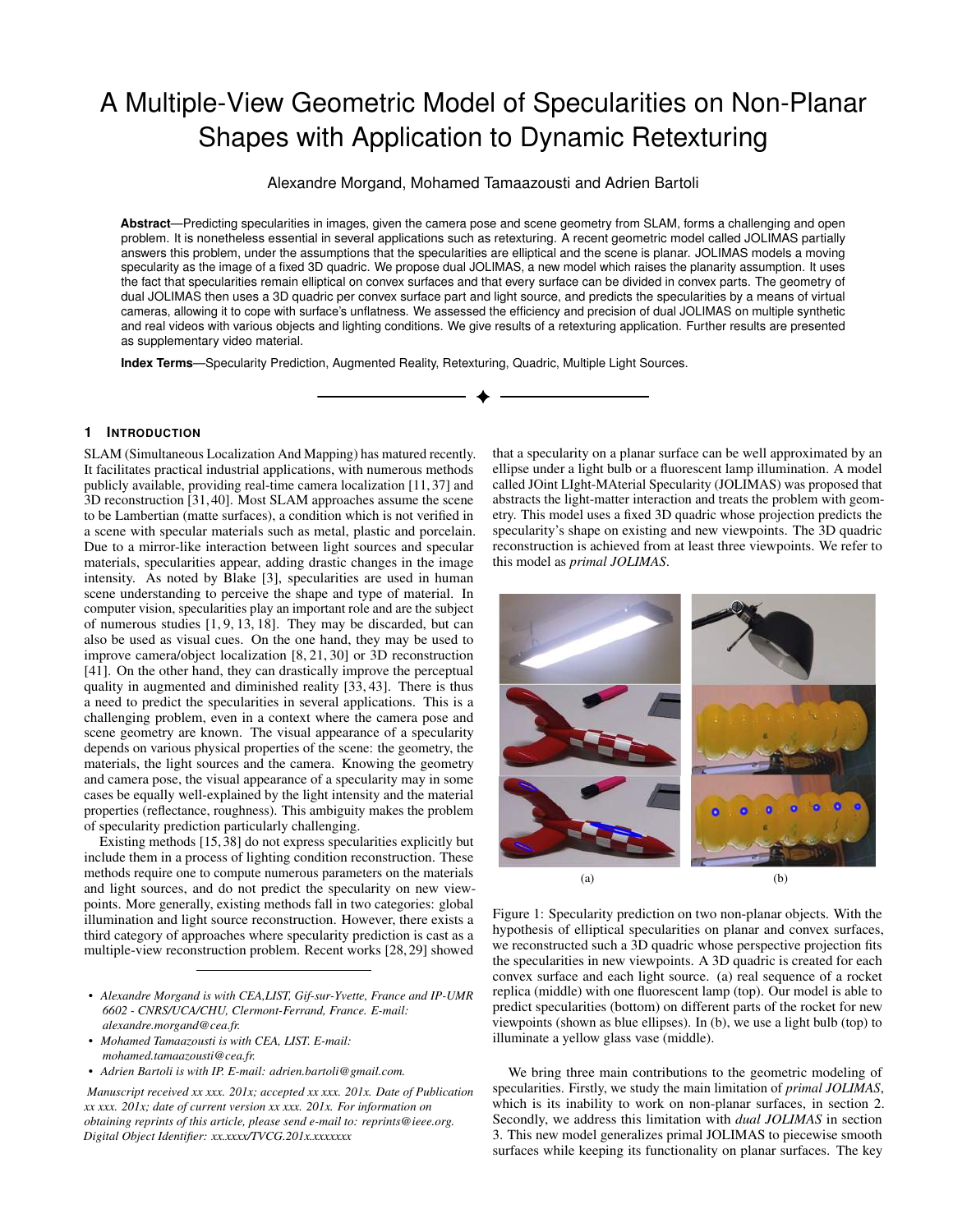idea is that specularities remain elliptical on convex surfaces. Dual JOLIMAS is based on a virtual camera representation which associates a virtual camera to each specularity with known camera pose and surface geometry. Since every surface can be divided into convex pieces, we can model and predict specularities on any piecewise smooth surface as shown in figure [1.](#page-0-0) In practice, we represent a surface by a mesh and use approximate convex decomposition, as explained in section [4.](#page-2-0) We then reconstruct a 3D quadric for each convex part and light source. We give the details of our pipeline for specularity prediction and how we compute the virtual camera representation for new viewpoints in section [5.](#page-3-0) The efficiency and precision of our method are validated on multiple synthetic and real sequences with various objects and lighting conditions in section [6.](#page-4-0) Finally, we use geometric specularity prediction to achieve dynamic retexturing, as described in section [7.](#page-5-0)

#### **2 RELATED WORK**

Most approaches to specularity prediction explicitly model the light sources or lighting conditions for the scene and render a synthetic specularity afterwards. These methods are split in two categories: global illumination rendering and light source estimation.

Global illumination rendering. Methods in this category favor the quality of rendering by solving the rendering equation [\[14,](#page-7-8)[16\]](#page-7-9). This equation describes the total amount of light emitted from a point P along a particular viewing direction, given a function for the incoming light and a BRDF. These approaches do not generally compute the physical attributes of the light sources. For instance, [\[15\]](#page-7-7) captures a 4D light field over a small planar specular surface. By reconstructing the diffuse and specular components, it achieves a convincing rendering. However, it is unable to predict the specular component for viewpoints unknown during the initial reconstruction. Moreover, light sources with changing states (on/off) are not handled. Recently, [\[38\]](#page-8-8) extended [\[15\]](#page-7-7) by adding material segmentation for complex surfaces reconstructed using an RGB-D sensor, but shared the same limitations as [\[15\]](#page-7-7). As a consequence, [\[15,](#page-7-7) [38\]](#page-8-8) and similar approaches such as [\[25\]](#page-8-11) cannot predict specular reflections for new viewpoints.

Light source estimation. We distinguish two categories of light sources: directional sources and point sources. In an outdoor context, a directional source is often assumed but can also provide interesting results indoor. For instance, [\[20\]](#page-8-12) uses specularities to compute directional sources with a moving object observed from a fixed viewpoint. However, specularity prediction requires information on the shape, intensity and position of the light source as well as the material properties. Point light source reconstruction methods such as [\[6,](#page-7-10) [7,](#page-7-11) [10,](#page-7-12) [17,](#page-7-13) [42\]](#page-8-13) experience the same issues. Moreover, extended sources such as fluorescent lamps are not modeled by point light sources, which limits applicability.

Geometric modeling. Considering the specularity as a geometric cue in the scene has been little studied in the literature. [\[4\]](#page-7-14) showed that specularity movement is linked to surface curvature. In the context of known camera poses and known geometry, the specularity movement can then be predicted. However, no information is given on the shape transformation due to curvature changes. *Primal JOLIMAS* [\[28\]](#page-8-9) showed that for planar glossy surfaces, a specularity created from a light bulb or fluorescent lamp is elliptical. By reconstructing a fixed 3D quadric from several ellipses, this method predicts the specular shape for new viewpoints by simple perspective projection of the 3D quadric. It abstracts light and material interactions, and is used for retexturing. However, it only handles planar surfaces, which drastically limits its applicability. Primal JOLIMAS uses the following hypotheses:

- 1. Specular reflections are elliptical on planar surfaces, as in the Phong [\[32\]](#page-8-14) and Blinn-Phong [\[5\]](#page-7-15) models
- 2. A light source is associated with a single specularity on planar surfaces
- 3. There is a unique fixed 3D quadric located 'under' the planar surface whose perspective projection fits the specular shape in the image

Primal JOLIMAS is closely related to the field of SfM (Structure-from-Motion) using mirror reflections such as [\[19,](#page-7-16) [26,](#page-8-15) [34\]](#page-8-16). In multiple-view geometry, we distinguish several cases to reconstruct a static object using perspective projection. The simplest case is when an object is directly observed in a scene. Its image corresponds to its perspective projection. For an object observed through a perfect planar mirror, its image corresponds to the perspective projection of the symmetric of the object about the mirror's normal. For a point light source, its intensity combined with the sensitivity of the sensor causes the image of the point light source to not correspond exactly to the perspective projection of the light source. In the case of a specularity, in addition to the intensity of the light source and the sensor sensitivity, the image of a point light source observed through a shiny surface (mirror-like behavior) is affected by the surface's material (reflectance and roughness). This image thus does not correspond exactly to the perspective projection of the symmetric of the light source according to the normal of the surface. This image is called a specularity. This mismatch of shape seems to be represented in the scale change of the light source. As shown in [\[28\]](#page-8-9), this transformation in scale seems to be constant along every viewpoint for planar surfaces. [\[28\]](#page-8-9) has proposed to match the specularity shape by projecting a fixed 3D quadric. This fails if the surface is non-planar because the 3D quadric is not fixed in space (ellipses are not epipolar consistent, as illustrated in figure [2\)](#page-1-2). The problem is more complex because the reflected image of the light source (specularity) through a curved surface (mirror or specular surface) can be drastically distorted. To solve this issue, the distortion of the specularity should be included in the model.

<span id="page-1-2"></span>

Figure 2: Epipolar geometry of the ellipses for three camera poses  $\Pi_1$ ,  $\Pi_2$  and  $\Pi_3$  and a point light source **L** using primal JOLIMAS on a sphere. The scene is showed in (a) and the associated ellipses and epipolar lines in (b). The epipolar geometry is not respected. This results in an incorrect 3D quadric reconstruction and incorrect specularity prediction.

<span id="page-1-0"></span>Proposed model. Our approach extends [\[28\]](#page-8-9) to non-planar surfaces, while maintaining the elliptical specularity hypothesis even for extended light sources. We address the issues of primal JOLIMAS which fails to reconstruct a fixed 3D quadric in space on non-planar objects in our new model *dual JOLIMAS*. We use virtual cameras obtained by computing the symmetric of the real cameras about the tangent plane of particular points on the surface. As opposed to [\[28\]](#page-8-9), our 3D quadric reconstruction is located near the real light source, which is fixed, rather than its symmetric.

# <span id="page-1-1"></span>**3 DUAL JOLIMAS**

#### **3.1 Notation and Formalization**

A typical 3D scene contains a camera of pose  $\Pi = \begin{bmatrix} R & V \end{bmatrix}$  and a light source L. A surface point is written **P** with its normal  $\hat{N}(\mathbf{P})$ . Defining the normalization operator  $\mu(A) = \frac{A}{\|A\|}$ , we use  $\hat{L}$  as the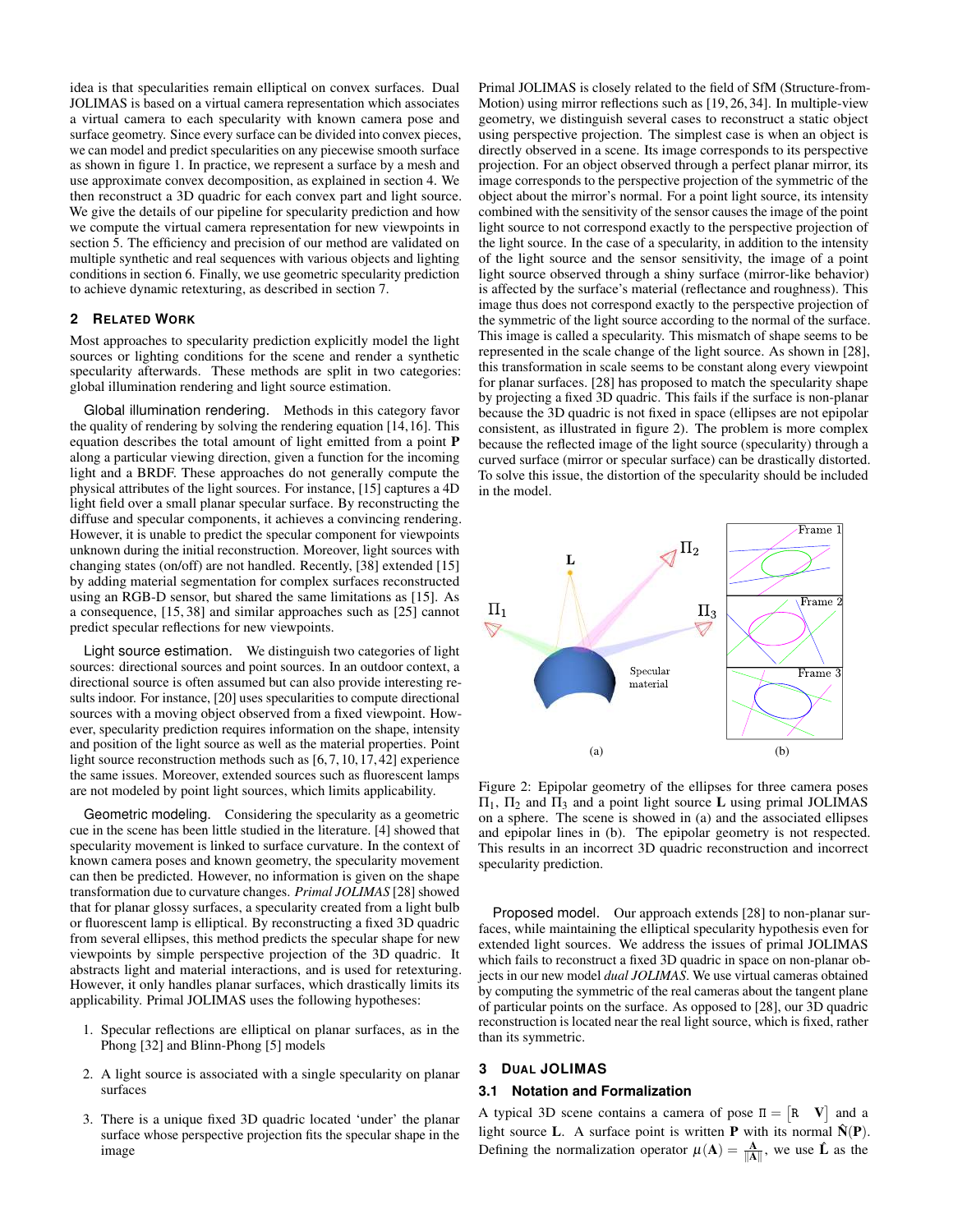normalized vector of the incident light ray from the light source L such that  $\hat{\mathbf{L}}(\mathbf{P}) = \mu(\mathbf{L} - \mathbf{P})$  and  $\hat{\mathbf{V}}$  as the normalized vector of the reflected ray from the camera V such that  $\hat{V}(P) = \mu(V - P)$ . The tangent plane **P** is defined by  $\pi_{\mathbf{P}} =$  $\left[\hat{\mathbf{N}}(\mathbf{P})\right]$ −*d* with *d* the distance of the plane to the origin. Every virtual entity computed by symmetry is noted with  $\sim$ ,

such as the virtual camera position  $\tilde{V}$  and the virtual pose  $\tilde{\Pi}$ .

## **3.2 Principle**

For a planar surface, we can see the specularity as the mirrored image of the light source. However, for curved surfaces, this mirrored image is distorted and incoherent with the actual light source position and shape. From the specularities, we cannot reconstruct a consistent 3D object located near the light source. The main idea of dual JOLIMAS is to use virtual cameras to reconstruct a 3D quadric coherent with the actual light source. These virtual cameras are computed by symmetry of the real cameras about the surface. As opposed to planar surfaces, the normal varies across curved surfaces, making the choice of the virtual camera to use ambiguous. For a given pose and specularity, which point of the surface should we choose to compute the virtual camera?

## **3.3 The Importance of the Brightest Point**

On convex surfaces, several properties can be highlighted. Firstly, a specularity is elliptical, as seen in figure [3.](#page-2-1) Secondly, a light source is associated with a unique specularity. Finally, from a planar surface to a convex surface, a specularity is only affected by the scale of the ellipse.

<span id="page-2-1"></span>

Figure 3: Specularities on convex surfaces such as a foam ball (a) and a water heater (b). The hypothesis of elliptical specularity still holds on these surfaces, as seen on the ellipse fitted on the close-up of (a) and (b). For each convex surface, there is a light source for each specularity (one light source in (a) and two light sources in (b)).

Several studies such as [\[13,](#page-7-4) [27,](#page-8-17) [39\]](#page-8-18) highlights the importance of a specific point called *brightest point* which is unique within a specularity. In any direction around this point, the intensity of the specularity decreases. This point is very important in optics because for a fixed camera pose and light source position, it follows the law of reflexion:

<span id="page-2-4"></span>
$$
\hat{\mathbf{L}}(\mathbf{P}) = 2(\hat{\mathbf{N}}(\mathbf{P})^{\top}\hat{\mathbf{V}}(\mathbf{P}))\hat{\mathbf{N}}(\mathbf{P}) - \hat{\mathbf{V}}(\mathbf{P}).
$$
\n(1)

This implies that the brightest point is not affected by the distortion induced by the surface curvature. If we compute the symmetric of the camera about the tangent plane at this point, we obtain a virtual camera which points directly at the real light source through the specularity, as illustrated in figure [4.](#page-2-2) By computing a virtual camera for each specularity, we can thus reconstruct a fixed 3D quadric located near the real light source whose perspective projection fits the specularities' shape.

In the supplementary material, we show that the brightest point under Phong's model is unique and located at the intersection of the line containing the light source **L** and the symmetric position  $\tilde{V}$  of the camera for planar surfaces. For convex surfaces, this property holds if the point of the surface used to compute  $\tilde{V}$  is the same as the intersection point, as illustrated in figure [4.](#page-2-2) In practice, the brightest

<span id="page-2-3"></span><span id="page-2-2"></span>

Figure 4: Dual JOLIMAS uses virtual cameras, producing epipolar consistent ellipses. In (a), we show the law of reflection on a convex surface. The brightest point  $P_B$  is associated to the point on the surface where the intersection of the line containing the virtual camera position  $\hat{V}$  (in green) and the light source position **L** is the same as the point of the surface used to compute the virtual camera. In (b), we show dual JOLIMAS on a convex surface for three given camera poses  $\Pi_1$ ,  $\Pi_2$ and  $\Pi_3$ . The virtual camera poses (in green) allow us to reconstruct a 3D quadric around the light source L. In (c), we show that our virtual representation allows the ellipses to respect the epipolar geometry.

point computation needs to be accurate because the virtual cameras can be sensitive to normal errors. We give a robust brightest point computation method from geometric priors on the surface mesh in section [5.2.](#page-3-1)

#### **3.4 Model Computation**

We compute dual JOLIMAS from the virtual cameras depending on the brightest point. As an initial guess of the brightest point  $P_B$ , from our initial specularity detection, we take the gravity center of the specularity contour. In practice, the brightest point is not unique in the image since specularities often cause the camera to saturate. Following the symmetry used in [\[24\]](#page-8-19), for instance, we compute a virtual camera pose  $\overline{II}$  from the real camera Π as:

$$
\tilde{\Pi} = \Pi S \text{ with } S = \begin{bmatrix} I_3 - 2\hat{\mathbf{N}}(\mathbf{P})\hat{\mathbf{N}}(\mathbf{P})^\top & \mathbf{0} \\ -2d\hat{\mathbf{N}}(\mathbf{P}) & 1 \end{bmatrix}^\top.
$$
 (2)

For a single light source, the model estimation pipeline is described in figure [5.](#page-3-2) An example of our virtual representation is presented in figure [4\(b\).](#page-2-3) For multiple light sources, the pipeline is simply repeated.

#### <span id="page-2-0"></span>**4 PIECEWISE-CONVEX SURFACES**

#### **4.1 Principle**

For each light source, we have a unique brightest point and more generally a unique specularity per convex surface. This hypothesis can be associated to a mirror behavior of convex shapes. In this mirror, the reflexion of a given object will be distorted but the image will be unique. We can represent an object's 3D model as a combination of convex surfaces. In practice, we reconstruct a 3D quadric for each convex piece and each light source.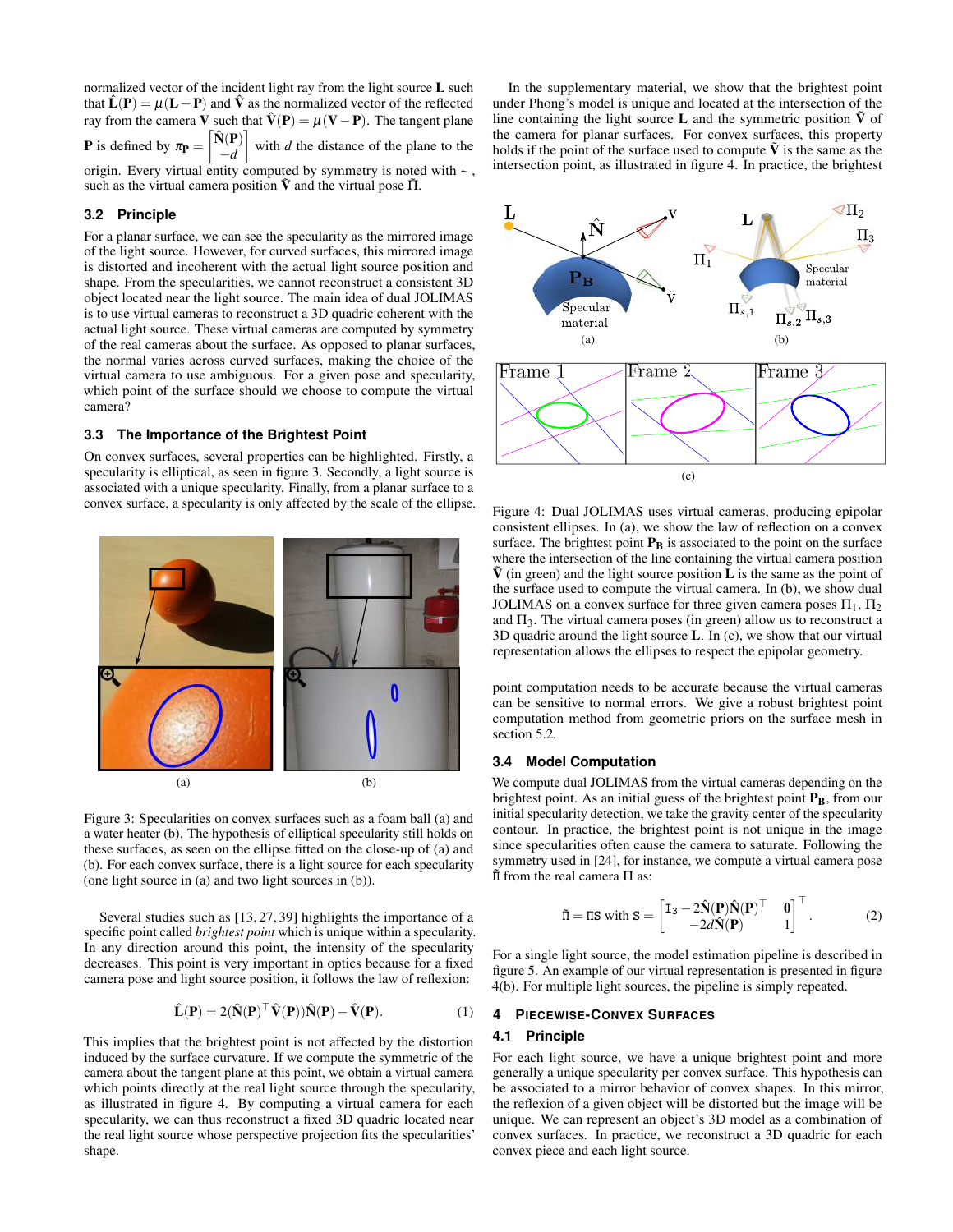<span id="page-3-2"></span>

Figure 5: Pipeline of the method describing the inputs, the computation of the model and the specularity prediction process producing an ellipse. This ellipse describes the shape and the position of the specularity. This geometric representation abstracts parameters of the material (reflectance and roughness) and the light source (intensity, position, shape, color).

### **4.2 Approximate Convex Decomposition**

According to Lien *et al.* [\[22\]](#page-8-20), every mesh can be fairly approximated as the union of convex surfaces. Approximate convex decomposition is often used in physical engines to speed up collision detection. Our goal is to determine a convex decomposition of a surface *S*, which consists in partitioning it into a minimal set of convex sub-surfaces. This process aims to determine a partition of the mesh triangles with a minimal number of clusters, while ensuring that each cluster has a concavity lower than a user defined threshold. Exact convex decomposition is NP-hard and would be impractical since it may produce an overly large number of clusters. We then use an approximate convex decomposition library called V-HACD<sup>[1](#page-3-3)</sup> to segment our mesh into several convex surfaces. Using this decomposition, our model is generalized to non-

planar objects by reconstructing a 3D quadric for each convex surface. We illustrate this decomposition in figures [6\(c\)](#page-3-4) and [6\(d\).](#page-3-5) The meshes used for the decomposition are reconstructed using the HandySCAN 3D scanner from Creaform<sup>[2](#page-3-6)</sup> as shown in figures  $6(a)$  and  $6(b)$ .

<span id="page-3-7"></span>

<span id="page-3-8"></span>

<span id="page-3-5"></span><span id="page-3-4"></span>Figure 6: Object scanning and approximate convex decomposition. In (a), we use the HandySCAN 3D on a vase and show the reconstructed mesh in (b). For the two meshes scanned from real objects presented in figure [1,](#page-0-0) we show results of the approximate convex decomposition algorithm. The rocket replica mesh (a) was divided into 7 convex surfaces, so was the yellow vase . We have one specularity per convex piece and per light source, and a 3D quadric was reconstructed for each.

# <span id="page-3-0"></span>**5 SPECULARITY PREDICTION FOR NEW VIEWPOINTS**

### **5.1 Principle**

Specularity prediction is achieved in primal JOLIMAS by projecting the resulting 3D quadric in a new viewpoint giving the ellipse fitting the new specularity. However, in dual JOLIMAS, for a new viewpoint, the position of the brightest point is required to compute the virtual camera. This virtual camera will then be used to project the reconstructed 3D quadric adequately. As an initial guess, we approximate this brightest point by considering the center of the 3D quadric as our point light source L position. This point is then projected according to the virtual camera pose on the input mesh.

### <span id="page-3-1"></span>**5.2 Brightest Point Computation**

According to equation [\(1\)](#page-2-4), a surface point  $P$  is considered as the brightest point if  $\mu(\tilde{\mathbf{V}} - \mathbf{P})$  and  $\mu(\mathbf{L} - \mathbf{P})$  are collinear. This means that the surface point  $P$  used to compute the virtual camera must be identical to the intersection point of the line containing the virtual camera  $\tilde{V}$  and the light source **L** with the tangent plane  $\pi_{\text{P}}$  of *S* at **P**. This property is illustrated in figure  $7(a)$ . The intersection point  $P_I$  is defined by:

$$
\mathbf{P}_{I} = \tilde{\mathbf{V}} + \frac{\tilde{\mathbf{V}}^{\top} \hat{\mathbf{N}}(\mathbf{P}) - d}{(\mathbf{L} - \tilde{\mathbf{V}})^{\top} \hat{\mathbf{N}}(\mathbf{P})} (\mathbf{L} - \tilde{\mathbf{V}})
$$
(3)

,

with

$$
\tilde{\mathbf{V}} = \begin{bmatrix} \mathbf{I}_3 - 2\hat{\mathbf{N}}(\mathbf{P})\hat{\mathbf{N}}(\mathbf{P})^\top & -2d\hat{\mathbf{N}}(\mathbf{P}) \end{bmatrix} \begin{bmatrix} \mathbf{V} \\ 1 \end{bmatrix}
$$

and  $\delta$  the 3D euclidean distance. The brightest point computation must be done for each convex surface and each light source. Our estimation of the brightest point is described in the algorithm [1.](#page-4-2)

<span id="page-3-3"></span><sup>&</sup>lt;sup>1</sup> github.com/kmammou/v-hacd

<span id="page-3-6"></span> $2$ www.creaform3d.com/en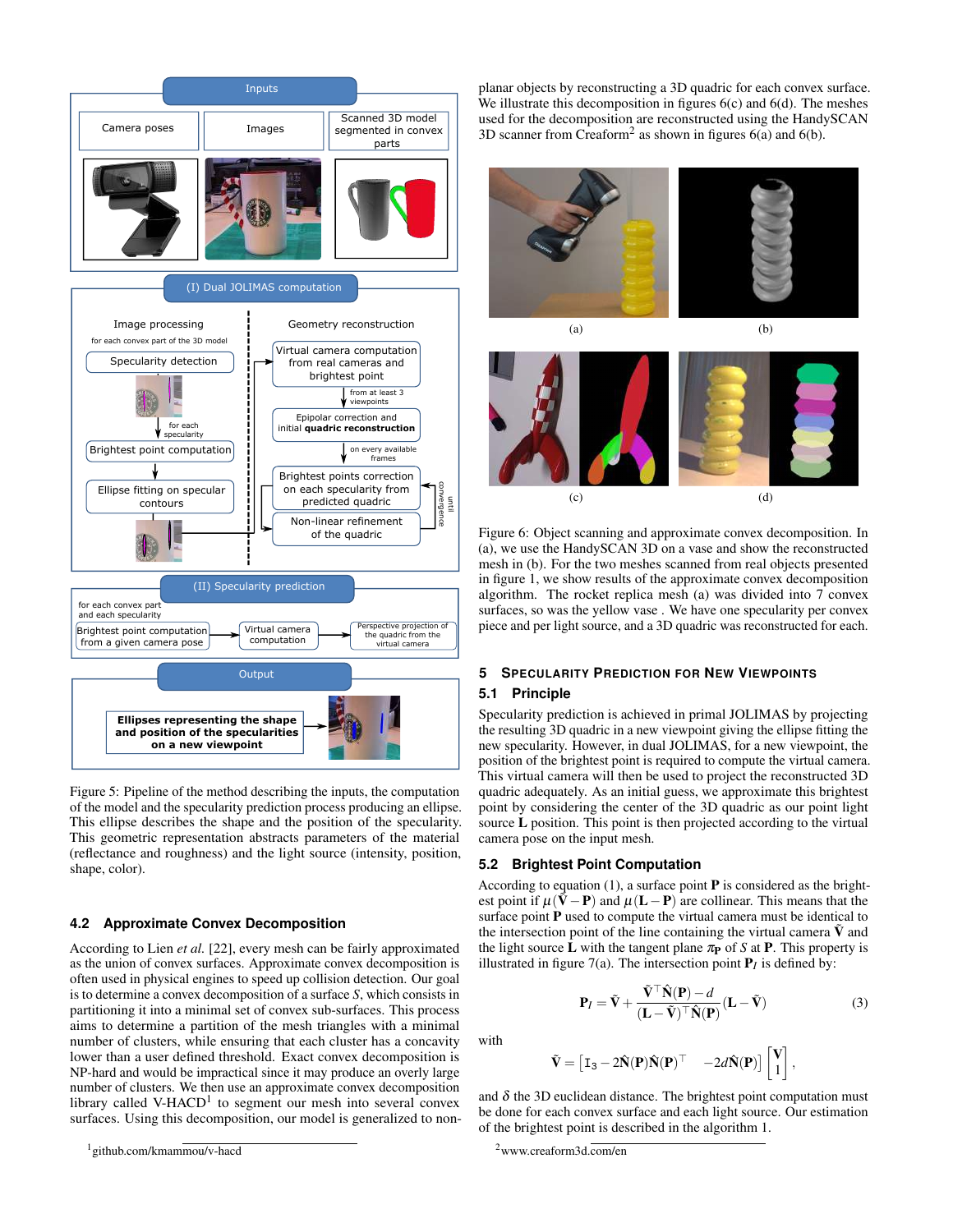<span id="page-4-2"></span>Algorithm 1 Simplified brightest point computation from the camera pose, the CAD model and the light source position computer from the center of the 3D quadric.

|    | 1: procedure BRIGHTESTPOINTCOMPUTATION(Pose, Model, L)     |
|----|------------------------------------------------------------|
| 2: | $BP \leftarrow initial BP$                                 |
| 3: | do                                                         |
| 4: | $Virtual Pose \leftarrow compute\_virtual\_pose(Pose, BP)$ |
| 5: | $P \leftarrow model\_intersection(L,VirtualPose, Model)$   |
| 6: | search_direction $\leftarrow \frac{P-BP}{  P-BP  }$        |
| 7: | $BP \leftarrow BP + search$ direction                      |
| 8: | while $BP \neq P$                                          |
|    | 9: return $BP$                                             |

## **5.3 Normal Interpolation**

To compute coherent virtual cameras, an accurate normal information is important. On a mesh, this information is only provided by the edges and the faces. To find the most accurate brightest point, we need to retrieve the normal variation accurately within the different mesh polygons. To answer this issue, we use a normal interpolation process between the different mesh polygons which is similar to the normal interpolation of Phong using [\[32\]](#page-8-14). We start from a given point P within a mesh polygon of unknown normal  $\hat{N}(P)$ . After computing the normals  $\hat{N}_i$  for every vertices *i* of the triangle, we draw a line including P in a chosen direction (the y axis for instance) which will intersect several edges of the polygon. For these intersection points, we compute their normal by linear interpolation. The final normal  $\hat{N}(P)$  is computed from the linear interpolation of the intersection points' normals along the line, as illustrated in figure [7\(b\).](#page-4-3)

<span id="page-4-1"></span>

<span id="page-4-3"></span>Figure 7: Brightest point computation and normal interpolation. In (a), our brightest point computation algorithm is illustrated. From a rough initialization  $P_1$ , we compute the virtual camera  $\tilde{V}_1$  and the line containing  $\tilde{V}_1$  and **L**. Since the intersection  $P_{I,1}$  between the line and the surface *S* is not equal to  $P_1$ , we iterate to the next point on the surface in the direction of the intersection point. This process stops when the distance between  $P$  and  $P_I$  is minimal. In order to retrieve the normal information on any point of the surface, we compute a precise normal using normal interpolation in (b). In this example, from a polygon with three vertex normals, the normal  $\hat{N}(P)$  of P is computed by first interpolating the normals of the horizontal line containing P with the polygon edges giving  $\hat{N}_{12}$  and  $\hat{N}_{23}$ . From linear interpolation of these two normals,  $\hat{N}(P)$  is computed.

## <span id="page-4-0"></span>**6 EXPERIMENTAL RESULTS**

We have tested specularity prediction on synthetic and real data to evaluate the improvement over previous work, the sensitivity of the model to curvature changes and the robustness of our method to a noisy brightest point. Specularity prediction is evaluated using the 2D distance between the specularity contour and the predicted ellipse, as defined in [\[35\]](#page-8-21). We compute a prediction error as a percentage by computing the mean error per contour point compared to the size of the frame.

# **6.1 Comparison with Primal JOLIMAS**

We use a sequence of 300 images illustrated in figure [8\(a\).](#page-4-4) A planar surface is gradually curved into a cylinder to assess the functionality of our dual model on both planar and non-planar surfaces. For each image, we reconstruct a 3D quadric from 6 virtual viewpoints and compute the 2D distance between the predicted specularity and the detected specularity. Our method has a mean error of 1% as opposed to 33% per ellipse for [\[28\]](#page-8-9).

<span id="page-4-5"></span><span id="page-4-4"></span>

Figure 8: Comparison between primal JOLIMAS and the proposed dual JOLIMAS. In this synthetic sequence, the curvature is increasing at each frame as shown in (a). Using 6 camera poses, both the primal and dual model are reconstructed and compared by comparing the 2D distance between specularity prediction and the contours of the detected specularity. Our dual approach outperforms [\[28\]](#page-8-9) with an average error of 1% as opposed to 33% error on average for primal JOLIMAS. We also tested the specularity prediction of our dual model by reconstructing a 3D quadric on the planar surface (first frame) and use it for the remaining curvature changes. Even if the error increases, the specularity prediction remain reliable (7% on average).

## **6.2 Sensitivity to Curvature Changes**

Since a specularity varies with geometry, and more particularly curvature, is it difficult to predict an accurate specularity for a new viewpoint with a different curvature. Using the previous sequence, we have tested our sensitivity to curvature changes by reconstructing a 3D quadric for the first case (planar) and predict the specularity for every frame. Even if the error increases, the information provided remain coherent with an average error of 7%, as seen in figure [8.](#page-4-5)

# **6.3 Specularity Prediction on Real Data**

For real sequences, qualitative results are conducted on the specularity prediction by comparing the predicted ellipse with the specularity contours on each surface presenting specularities and with the specularity prediction of primal JOLIMAS.

Context. We choose different objects with various curvatures and materials under different lighting conditions. For the sequences rocket replica, mug and yellow vase, the images have a resolution of  $1280 \times$ 720. The camera poses are calculated with the constrained SLAM [\[36\]](#page-8-22) adapted to curved objects [\[23\]](#page-8-23). This SLAM uses the mesh reconstructed with the HandySCAN 3D scanner which was computed beforehand. For the billiard pool sequence, the images have a resolution of  $640 \times$ 480. For this sequence, the camera poses are retrieved using Agisoft PhotoScan<sup>[3](#page-4-6)</sup>. The specularity detection is provided by [\[27\]](#page-8-17) as a gray

<span id="page-4-6"></span><sup>3</sup>www.agisoft.com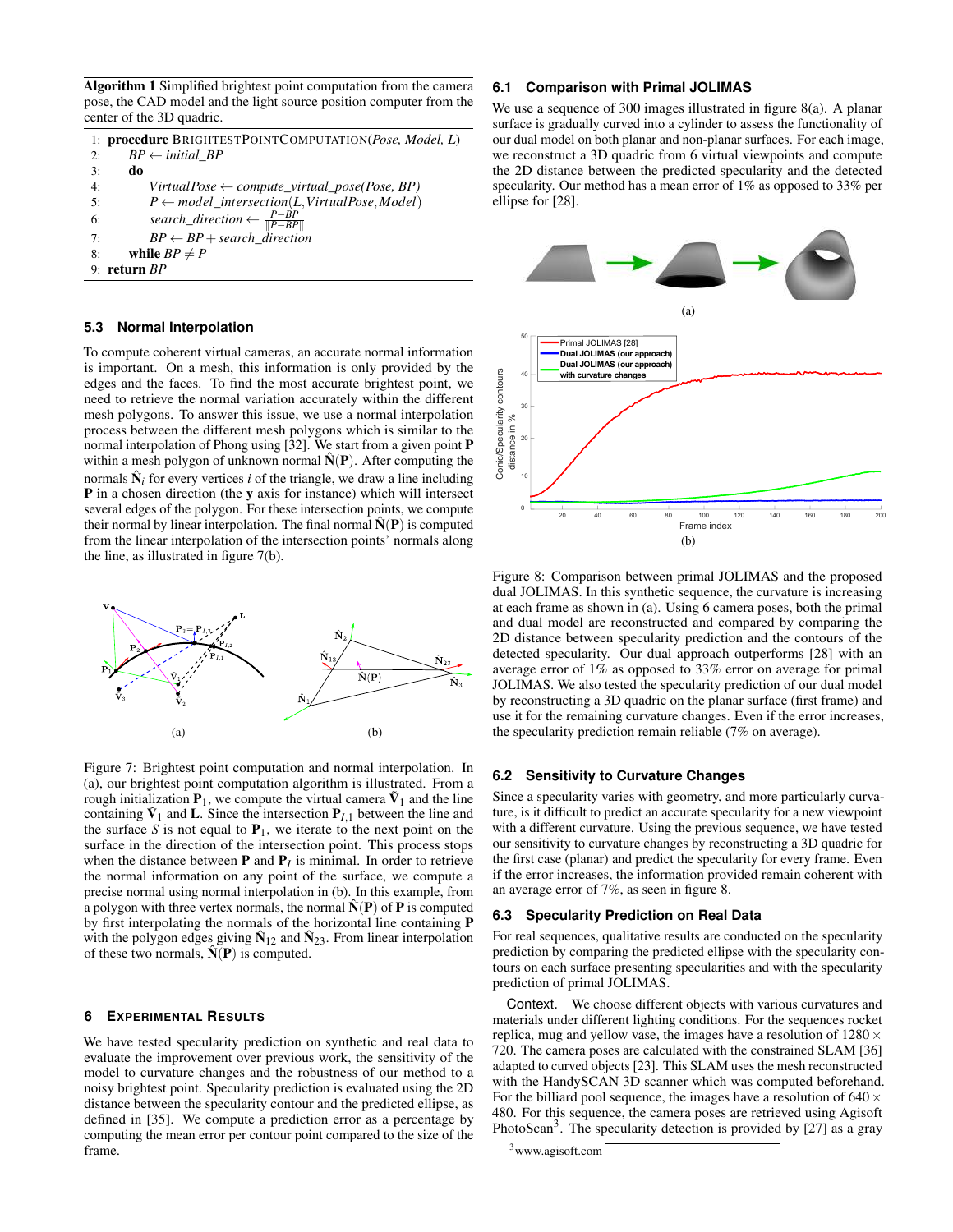scale image. We only use 6 images to reconstruct the 3D quadric for each sequence.

All the results are illustrated in figure [1](#page-0-0) and [9.](#page-6-0) A summary of the results comparing our dual JOLIMAS to the primal one is given in table [1.](#page-5-1)

Rocket replica. In this sequence of 1410 frames, a metal rocket replica is illuminated by a fluorescent lamp. As seen in figure [6\(c\),](#page-3-4) our rocket mesh is divided in 7 convex pieces. However only 3 convex pieces are used since the remaining one did not present specular reflections. We achieve a precision of 2.1%, as opposed to a precision of 32.8% for the primal model.

Mug. For this sequence of 300 frames, a porcelain mug is illuminated by two light sources: a spot light and a fluorescent lamp different from the rocket sequence. We are able to predict the two specularities accurately with a prediction error of 1.3% since the curvature of the object of interest is constant. The primal JOLIMAS predicts the specularities with the appropriate shape but with the wrong positions, with an error on average of 18.3%.

Yellow Vase. In this sequence of 1900 frames, a yellow vase made of glass is illuminated by a spot light. This sequence is particularly challenging due to the symmetry of the objects making the camera pose estimation process prone to errors. In addition, the specularities on the vase are very small, making the refinement of the 3D quadric estimation difficult. However, we achieved a good precision with a specularity prediction error per ellipse of 1.9% as opposed to a precision of 35.2% for the primal model. This object was divided in 7 convex pieces as shown in [6\(d\).](#page-3-5)

Billiard pool. In this sequence of 415 frames, three billiard balls are illuminated by two light sources: a desktop lamp and a ceiling lightbulb. This sequence is also challenging due to the small size of the specularities. Dual JOLIMAS achieves a precision of 1.1% as opposed to 51.4% for the primal model.

<span id="page-5-1"></span>Table 1: Empirical validation of our model and its ability to predict specularities in images for the 3 real sequences presented in figure [9.](#page-6-0) For varied curvatures and light sources, our method provides substantially accurate results in comparison with primal JOLIMAS.

|                       | Prediction error (2D distance in $\%$ ) |                 |
|-----------------------|-----------------------------------------|-----------------|
| Sequence              | Primal [28]                             | Dual (proposed) |
| Rocket replica        | 32.8                                    | 21              |
| Mug                   | 18.3                                    | 13              |
| Vase                  | 35.2                                    | 1.9             |
| <b>Billiard balls</b> | 51.4                                    |                 |

## <span id="page-5-0"></span>**7 APPLICATION IN DYNAMIC RETEXTURING**

In augmented reality, it is sometimes useful to switch a previous real texture by a synthetic one in order to display/highlight a new information or cover an unwanted surface. This process is called retexturing. In most cases, retexturing must be achieved seamlessly according to the lighting conditions (intensity, shadows) and the geometry of the scene. To improve the realism, we propose a dynamic retexturing application using our specularity prediction to model the specularities on the new textures. We improve the retexturing of [\[28\]](#page-8-9) by adding a diffuse term which is essential to represent self-shadows and intensity variations which often appeared on non-planar surfaces. To further improve the realism, we also compute the intensity and the color of the specularity by learning them on every frame used for the quadric reconstruction.

Diffuse term computation We consider the input texture as the ambient term commonly used in Phong's model [\[32\]](#page-8-14). To add a diffuse term, we use the centers of the reconstructed 3D quadrics as light source position  $L$  and compute the diffuse term for each surface point  $P$  as:

$$
I_d = \sum_{i=1}^{k} (\hat{\mathbf{L}}_i(\mathbf{P}) \cdot \hat{\mathbf{N}}(\mathbf{P})),
$$
\n(4)

with  $I_d$  the diffuse image,  $k$  the number of light sources and  $i$  the index of the light source used.

Specularity learning and blending. For each frame used for the 3D quadric reconstruction, we use the predicted ellipse and the specularity detection to learn the specularity pattern. By matching the shape of the different specularities, we retrieve the intensity evolution and the color of the specularity. To ensure an adequate blending, we interpolate the color of the boundary of the specularities with the diffuse term around it. The full pipeline of the retexturing is illustrated in figure [10.](#page-6-1)

As illustrated in figure [11,](#page-7-17) our retexturing application allows us to synthesize the specularity's intensity and color and to create coherent self-shadows in real-time.

#### **8 COMPUTATION TIME**

In table [2,](#page-5-2) we present the computation time for each step of our method including the specularity prediction, the brightest point computation, the 3D quadric reconstruction, the specularity prediction and the retexturing. We compute the results on an Intel i7 processor with a 2.70 GHz frequency on the real sequences presented in figure [9.](#page-6-0) The 3D quadric reconstruction takes 76.2 milliseconds on average and is performed when a minimum of 6 keyframes is obtained. The 3D quadric is refined for every new keyframe but takes this time 15 milliseconds on average because only a few iterations is needed as opposed to the initial refinement. The other steps are performed for each frame. Our method is running at approximately 27 frames per second making it well adapted to a real-time context. Our analysis was conducted without any GPU implementation and parallelization.

<span id="page-5-2"></span>Table 2: Computation time of JOLIMAS prediction and retexturing analysis. Our method is running at approximately 27 frames per second making our application suitable for real-time.

| JOLIMAS's reconstruction step     | Computation time (ms) |
|-----------------------------------|-----------------------|
| Specularity detection             | 12.1                  |
| <b>Brightest point correction</b> | 8.3                   |
| 3D quadric reconstruction         | 76.2                  |
| Specularity prediction            | 2.4                   |
| Retexturing                       | 154                   |

#### **9 LIMITS OF THE APPROACH**

The proposed dual JOLIMAS significantly improves on JOLIMAS [\[28\]](#page-8-9) but has limitations and failure cases, which we now describe. The main limitation of dual JOLIMAS is the fact that it reconstructs one quadric per convex surface and light source. This may be seen as an incoherence in the model and may be computationally inefficient for complex objects with many convex pieces. It would be more coherent and efficient to have one quadric per light source and for all convex surface pieces. In the example of the vase shown in figure 1, we could use the seven specularities to reconstruct the 3D quadric associated with the light source from a single image. Strictly speaking, dual JOLIMAS does however not allow this type of reconstruction because it does not handle curvature changes. In terms of the images, it requires the observed specularity ellipses to fulfill the epipolar geometry. In practice however, we have seen that mild variations of the surface's curvature can be handled well by dual JOLIMAS for smooth surfaces. Note however that for stronger changes, turning a convex into a concave surface, we have that the specularity's shape changes topology and can clearly not be modeled anyhow by the projection of a quadric. An example is shown in figure [12\(b\).](#page-7-18) A failure case of dual JOLIMAS is when a convex surface piece is made of materials with significantly different reflectance properties. This will cause the scale of the best fit specularity ellipse to change across the materials, and thus negatively impact the quadric based model of dual JOLIMAS. An example is shown in figure [12\(b\).](#page-7-18)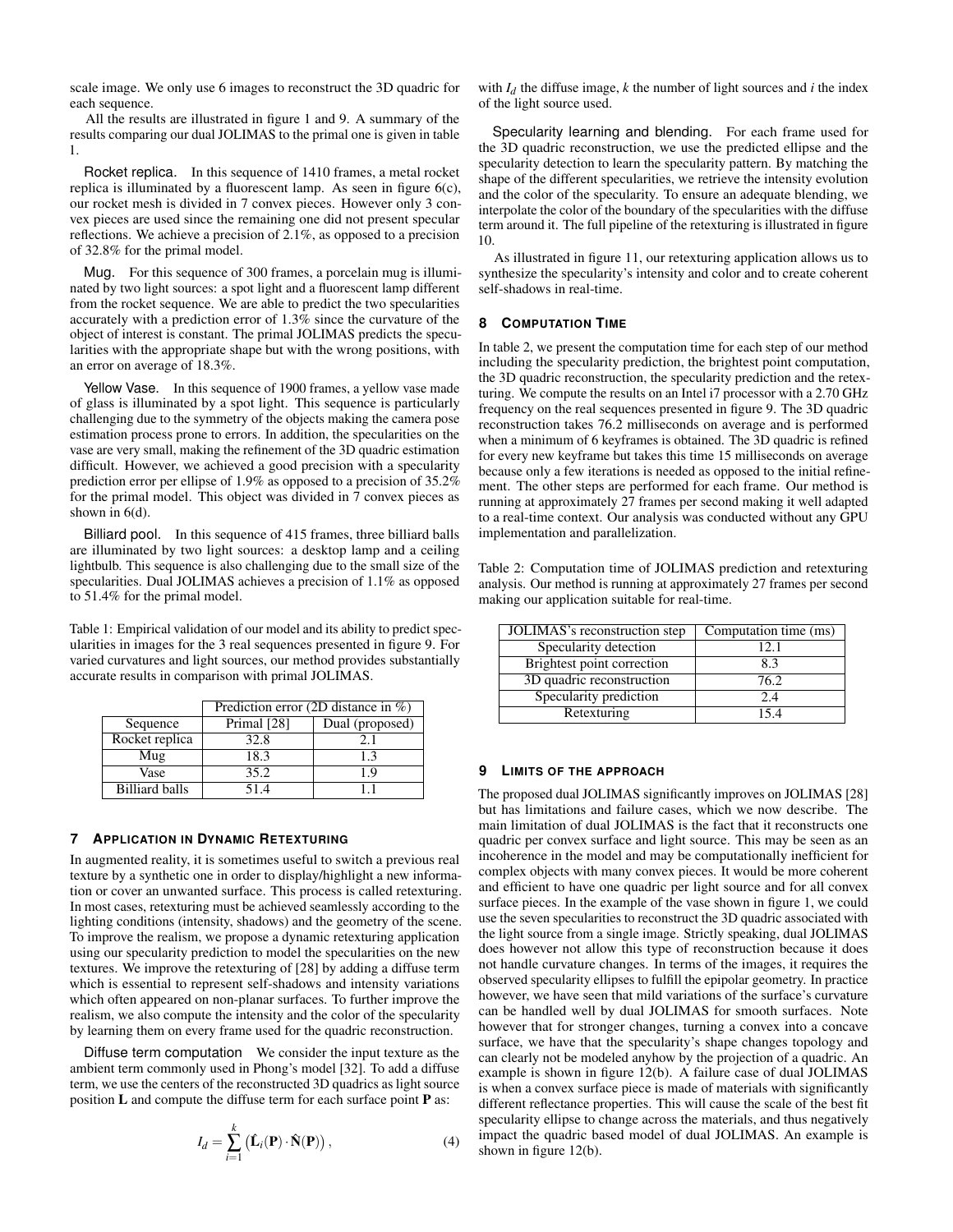<span id="page-6-0"></span>

Figure 9: Specularity prediction on real sequences with various light sources and curvatures. In the first row, a rocket replica is illuminated by a fluorescent lamp. We predict 3 specularities accurately by using dual JOLIMAS (right) as opposed to primal JOLIMAS (middle) which fails in terms of position and shape of the predicted specularities. In the second row, a mug is illuminated by two light sources a desk and a fluorescent one, which are used to test the capability of our model for multiple light sources varied in shape and intensity. For this object, our result is particularly accurate due to the constant curvature of the object. Primal JOLIMAS predicts the correct scale of the specularities with wrong position. In the third row, we use a vase illuminated by a desk lamp. This object is composed of 7 convex part giving seven specularities. In the fourth row, we use three billiard balls illuminated by a desk lamp and a ceiling lightbulb. These last two sequences are particularly challenging due to the camera pose errors caused by the difficulty of our localization method to handle symmetric objects and the limitations of the specularity detection to handle very small specularities.

<span id="page-6-1"></span>

Figure 10: Pipeline of the retexturing process. The method is divided in three main phases: the specularity reconstruction from frames used for the 3D quadric reconstruction (top part), the diffuse term computation (bottom part) and the blending process between the specularity reconstruction, alignment with the specularity prediction and the diffuse term. The specularity is reconstructed in terms of intensity variation and color empirically from the predicted conics and the specularity detection image. To compute the diffuse term, we consider the center of the 3D quadrics reconstructed as point light sources. We then compute the diffuse component according to [\[32\]](#page-8-14). The specularity and the diffuse term are merged to create our retextured object. The addition of the diffuse term and blending of the specularities greatly improve the rendering.

### **10 DISCUSSION**

Our future work will be to study the impact of roughness and curvature changes on specularities. When reconstructing the 3D quadric, we need to include slight changes of curvature and roughness because these elements impact the specularity's shape. To handle curvature changes, it would be interesting to find an analytic solution linking the curvature to the specularity's shape close to what [\[4\]](#page-7-14) achieved. Moreover, we will need to study the materials on the specularity's shape. In our model, the reconstruction is still limited to a specific material because the specularity's shape is strongly influenced by the material type. A first step would be to use material segmentation methods such as [\[2,](#page-7-19) [12\]](#page-7-20) to indicate to the algorithm a change in the specularity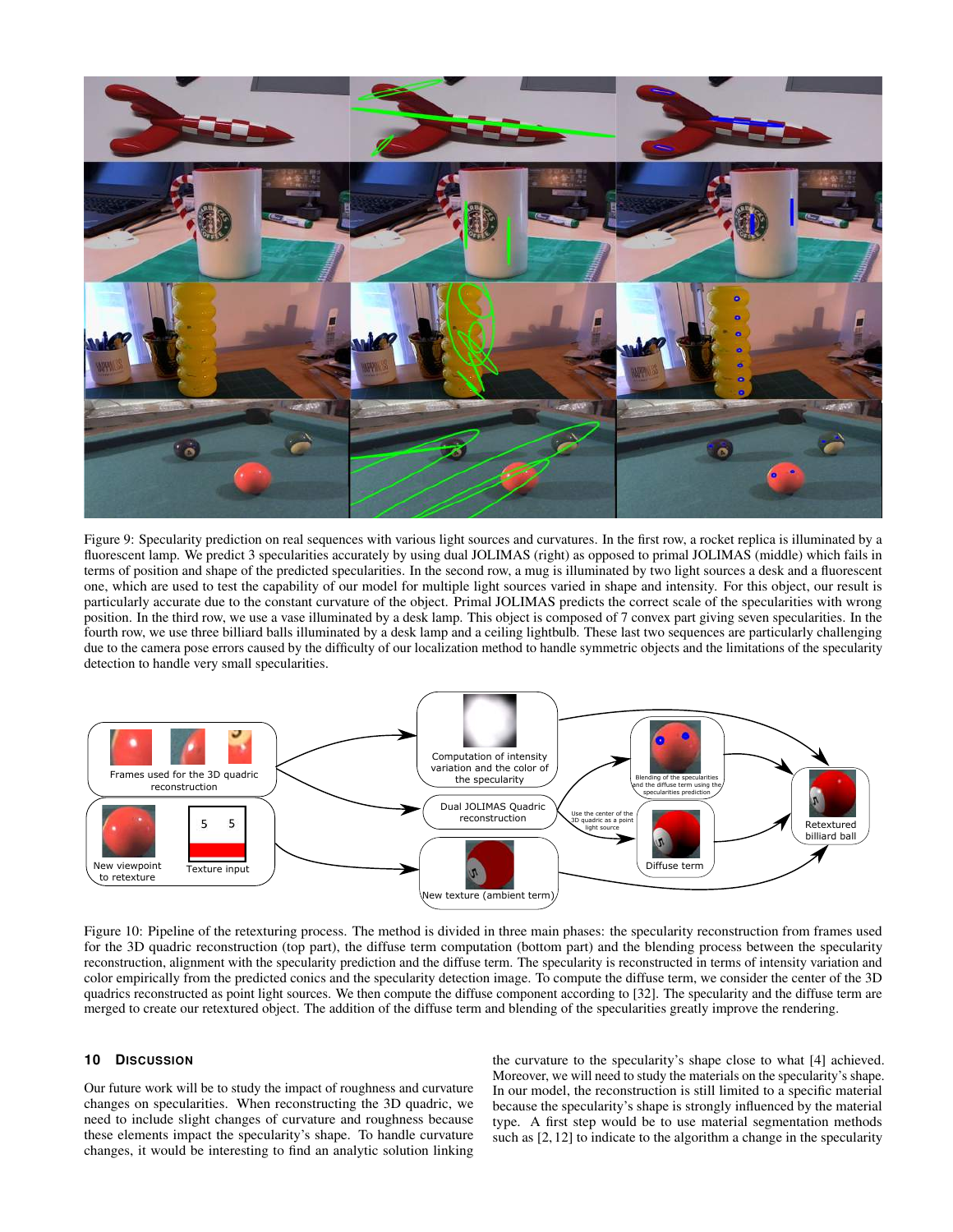<span id="page-7-17"></span>

Figure 11: Retexturing example on 3 sequences: the billiard pool, the mug and the yellow vase. We can see that the specularities and the shadows are coherent to the lighting context of the input image.



<span id="page-7-18"></span>Figure 12: Hard cases for JOLIMAS dual. In (a), we show how the specularity is affected by the surface material in terms of scale even for similar curvature. In this context, the ellipses associated to the specularities would not respect the epipolar geometry. In (b), we illustrate a fire extinguisher presenting a consequent curvature change that will affect the specularity shape. In that case, we will not be able to correctly predict the specularity in terms of scale.

shape. A perspective would be to train an algorithm from a database of specularities on different materials with various light source shapes and intensities to best predict the appropriate changes to apply to the specularities to match the material of the surface. Our intensity function uses the keyframe images to reconstruct the specularity appearance but does not include the roughness. It could be interesting to compare our specularity prediction with the segmentation of the specularity's contours to learn a roughness pattern (normal map or bump map) and include it in the specularity prediction and retexturing steps.

#### **11 CONCLUSION**

To address the need for a specularity prediction process for augmented reality and computer vision applications, we have presented a new multiple-view geometric model of the specular shape called dual JOLI-MAS. It extends primal JOLIMAS [\[28\]](#page-8-9) under the same hypothesis of elliptical specularity on convex surfaces. The main idea of the model is to represent a specularity as a reflected image of the light source on a mirror-like surface. This virtual light source can be modeled by a 3D quadric whose perspective projection fits the specularity's shape for existing and new viewpoints according to the camera pose. The previous approach was limited to planar surfaces. For non-planar surfaces, the ellipses fitted to the specularities are not epipolar consistent, which defeats primal JOLIMAS. We used a virtual representation, computed from a specific point in the specularity: the brightest point, which follows the reflexion law of optics and which is not affected by the

distortion induced by the surface curvature. However, the computation of this brightest point is not trivial due to the presence of noise in the camera poses and in the normal of the meshes. For these reasons, we implemented a robust brightest point estimation method following optics rules. To ensure the genericity of our model to advanced meshes, we used approximate convex decomposition to divide a mesh in convex pieces. To predict every specularity in terms of shape, we reconstruct a 3D quadric per convex piece and per light source. The predicted specularity (as an ellipse) is obtained by projecting the reconstructed 3D quadric according to the virtual camera pose of the new viewpoint. Our specularity prediction was evaluated in terms of robustness and precision on synthetic and real sequences for multiple light sources and objects. Among the possible applications of this prediction, we presented a retexturing application to predict the intensity and color of the specularity.

#### **ACKNOWLEDGMENTS**

This research has received funding from the EU's FP7 through the ERC research grant 307483 FLEXABLE.

## **REFERENCES**

- <span id="page-7-2"></span>[1] A. Artusi, F. Banterle, and D. Chetverikov. A survey of specularity removal methods. *Computer Graphics Forum*, 30(8):2208–2230, 2011.
- <span id="page-7-19"></span>[2] S. Bell, P. Upchurch, N. Snavely, and K. Bala. Material recognition in the wild with the materials in context database. In *Computer Vision and Pattern Recognition*, CVPR, 2015.
- <span id="page-7-1"></span>[3] A. Blake. Does the brain know the physics of specular reflection? *Nature*, 343(6254):165–168, 1990.
- <span id="page-7-14"></span>[4] A. Blake and G. Brelstaff. Geometry from specularities. In *International Conference on Computer Vision*, ICCV, 1988.
- <span id="page-7-15"></span>[5] J. F. Blinn. Models of light reflection for computer synthesized pictures. In *Special Interest Group on Computer Graphics and Interactive Techniques*, SIGGRAPH, 1977.
- <span id="page-7-10"></span>[6] B. J. Boom, S. Orts-Escolano, X. X. Ning, S. McDonagh, P. Sandilands, and R. B. Fisher. Point light source estimation based on scenes recorded by a rgb-d camera. In *British Machine Vision Conference*, BMVC, 2013.
- <span id="page-7-11"></span>[7] P.-E. Buteau and H. Saito. Retrieving lights positions using plane segmentation with diffuse illumination reinforced with specular component. In *International Symposium on Mixed and Augmented Reality*, ISMAR, 2015.
- <span id="page-7-6"></span>[8] J. Y. Chang, R. Raskar, and A. Agrawal. 3d pose estimation and segmentation using specular cues. In *Computer Vision and Pattern Recognition*, CVPR, 2009.
- <span id="page-7-3"></span>[9] A. DelPozo and S. Savarese. Detecting specular surfaces on natural images. In *Computer Vision and Pattern Recognition*, CVPR, 2007.
- <span id="page-7-12"></span>[10] F. Einabadi and O. Grau. Discrete light source estimation from light probes for photorealistic rendering. In *British Machine Vision Conference*, BMVC, 2015.
- <span id="page-7-0"></span>[11] J. Engel, V. Koltun, and D. Cremers. Direct sparse odometry. *arXiv preprint arXiv:1607.02565*, 2016.
- <span id="page-7-20"></span>[12] S. Georgoulis, K. Rematas, T. Ritschel, M. Fritz, L. Van Gool, and T. Tuytelaars. Delight-net: Decomposing reflectance maps into specular materials and natural illumination. *arXiv preprint arXiv:1603.08240*, 2016.
- <span id="page-7-4"></span>[13] S. H. I. K. Hyeongwoo Kim, Hailin Jin. Specular reflection separation using dark channel prior. CVPR, 2013.
- <span id="page-7-8"></span>[14] D. S. Immel, M. F. Cohen, and D. P. Greenberg. A radiosity method for non-diffuse environments. In *Special Interest Group on Computer Graphics and Interactive Techniques*, SIGGRAPH, 1986.
- <span id="page-7-7"></span>[15] J. Jachnik, R. A. Newcombe, and A. J. Davison. Real-time surface lightfield capture for augmentation of planar specular. In *International Symposium on Mixed and Augmented Reality*, ISMAR, 2012.
- <span id="page-7-9"></span>[16] J. T. Kajiya. The rendering equation. In *Special Interest Group on Computer Graphics and Interactive Techniques*, SIGGRAPH, 1986.
- <span id="page-7-13"></span>[17] M. Kanbara and N. Yokoya. Real-time estimation of light source environment for photorealistic augmented reality. In *International Conference on Pattern Recognition*, ICPR, 2004.
- <span id="page-7-5"></span>[18] G. J. Klinker, S. A. Shafer, and T. Kanade. A physical approach to color image understanding. *International Journal of Computer Vision*, 4(1):7– 38, 1990.
- <span id="page-7-16"></span>[19] S. Kuthirummal and S. K. Nayar. Flexible mirror imaging. In *International Conference on Computer Vision*, ICCV, 2007.